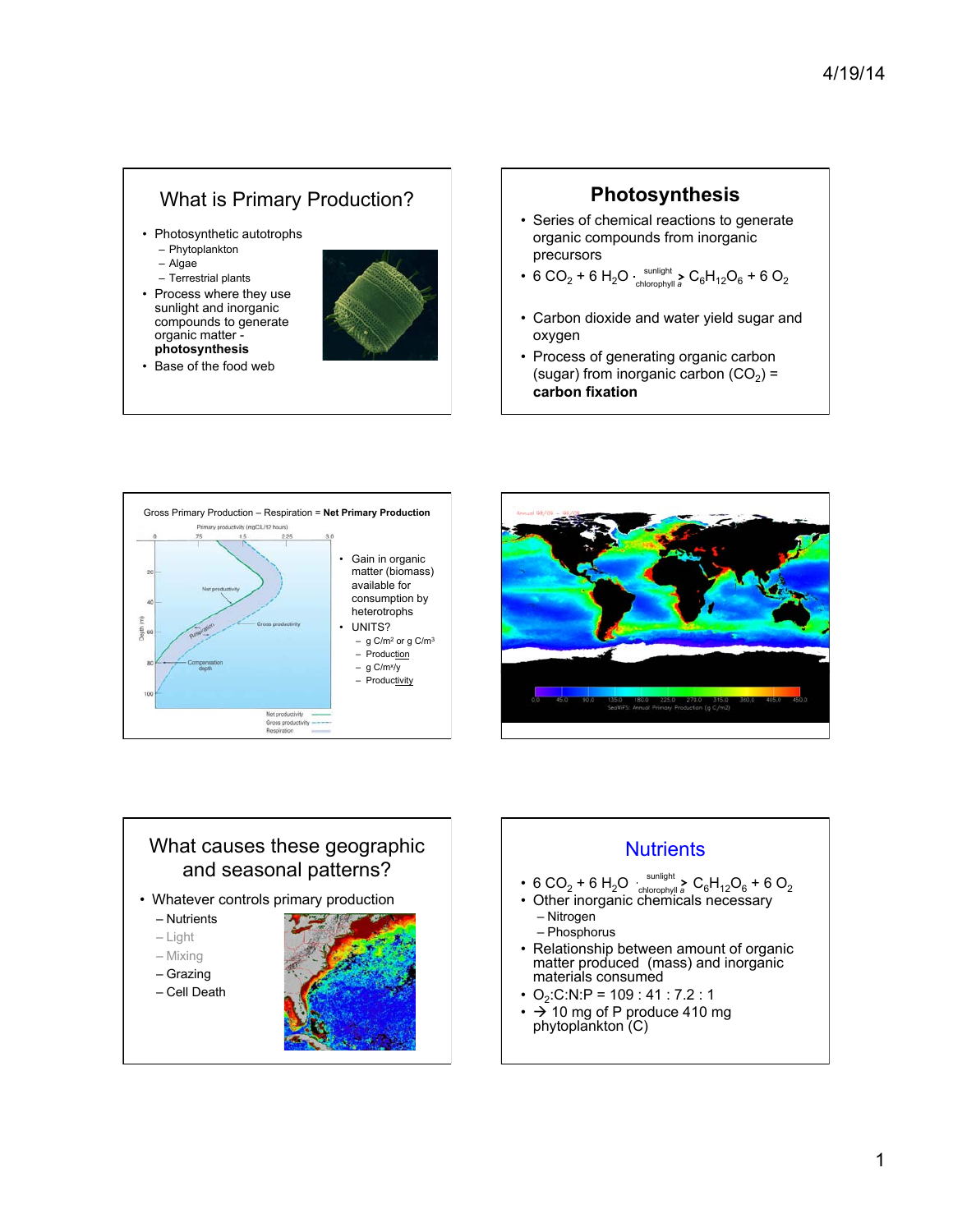









- *Organisms that are larger than the plankton and can swim faster than the currents.*
- Habitat = Pelagic zone including both neritic and oceanic regions.



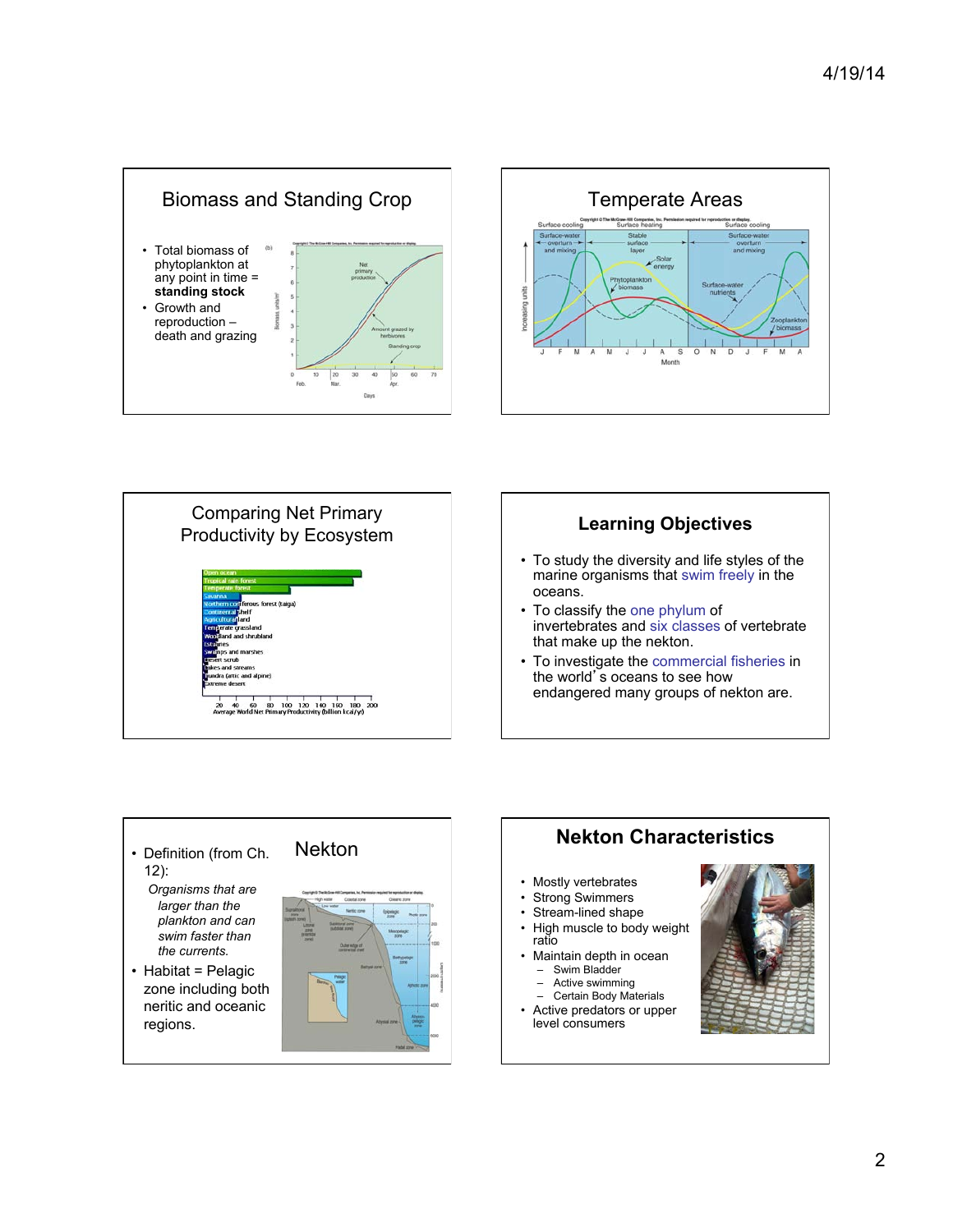







#### 3. Octopus (benthic)

- 8 arms
- hard beak is the animal's hard part, allowing it to fit into small places
- Defense: ink, camouflage,
- autotomising limbs – Giants ~7 m ; 70 kg

#### 4. Nautilus

- Up to 90 tentacles
- Can retreat within shell & "close" it off
- Longest living
- cephalopod
- $\cdot$  ~ 20 years





# Phylum Chordata –subphylum Vertebrata

- All possess a backbone
- All possess an internal skeleton
	- protect organs
	- muscles can attach to enhance strength and speed
	- provide housing for the brain, eyes, etc. needed for advanced intelligence
- All but one class have jaws

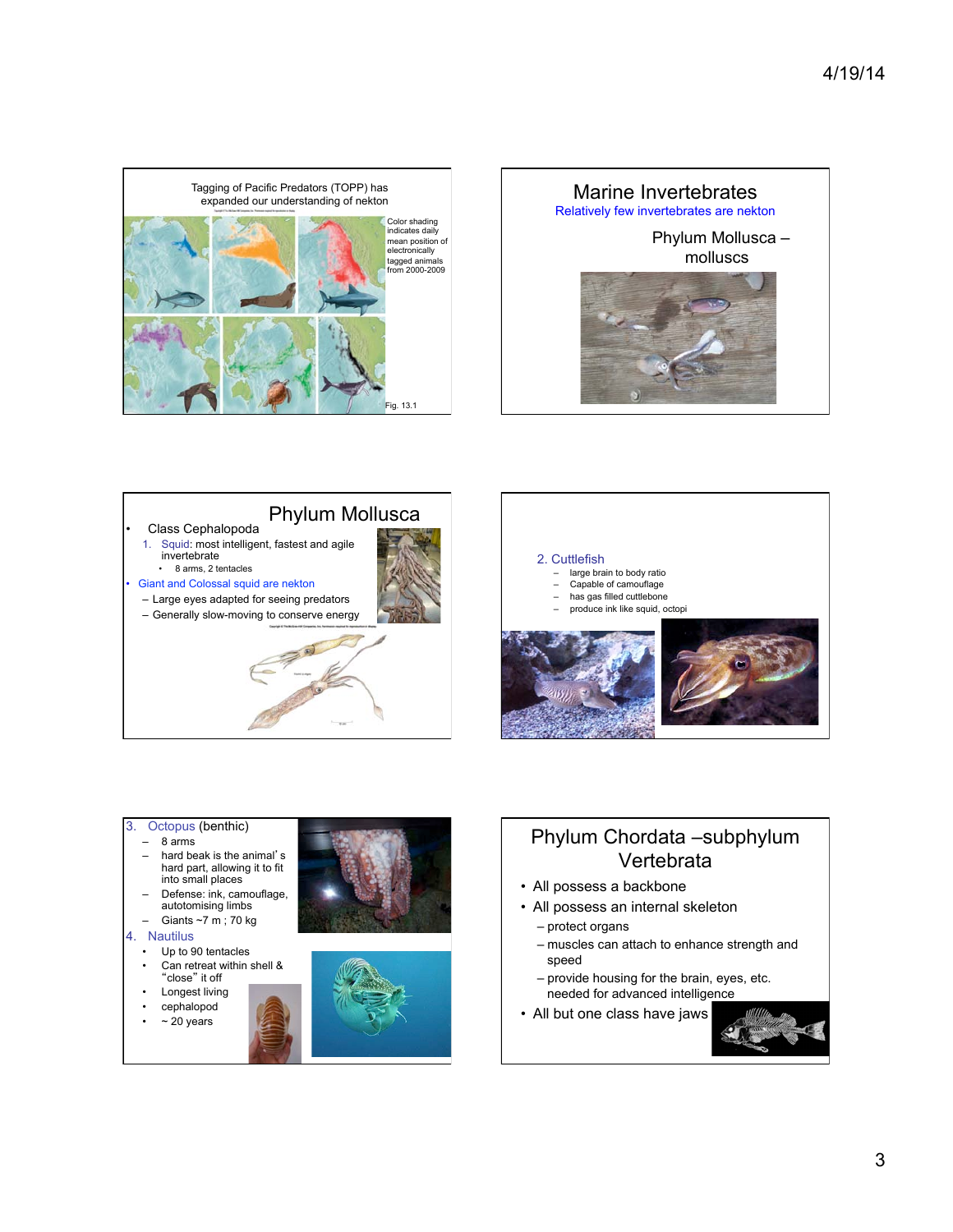# Phylum Chordata –subphylum Vertebrata

- Class Reptilia
- Class Aves
- Class Agnatha
- Class Chondrichthyes
- Class Osteichthyes
- Class Mammalia







- Pollution
- Hunting Turtle eggs and turtle meat eaten by most Pacific nations. Shells used for jewelry, etc.
- By-catch Killed in longlines & nets. TED's are only used in U.S. shrimp boats









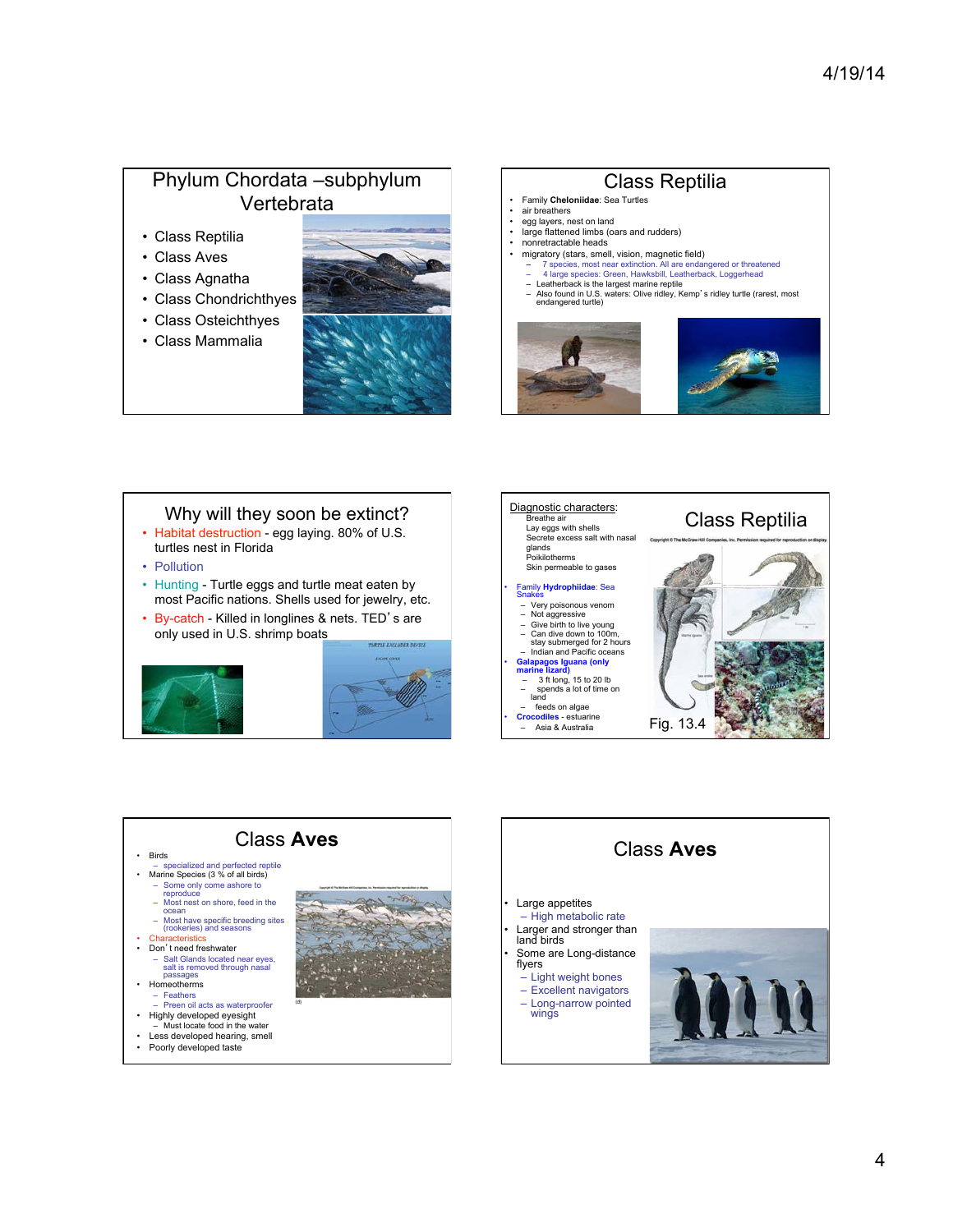#### • **Marine Birds**

- Bird species often share habitat • Niche separation allows them to co-exist
- Four orders, or groups
	- 1. Albatross, petrels, fulmars, shearwaters
	- 2. Penguins
	- 3. Pelicans, cormorants, boobies frigate birds 4. Gulls, terns, alcids (auks)



# Albatross

- Largest wingspan (~3.5 m)
- Most oceanic of the marine birds
- Spend ~5 years at sea, return to nest





Sub-Antarctic. All in Southern Hemisphere, one at the equator (Galapagos Penguin) • Flightless

•Swim at  $\sim$  5 m/s in pursuit of prey

•Found everywhere except South Pacific •Gulls are excellent foragers. Will feed off land or ocean surface. Will eat almost anything •Terns are plungedivers, so they are more slender and streamlined

Terns & Gulls

### Pelicans & Cormorants

•Large fishing birds •Large beaks

•Strong fliers

•Brown pelicans - dive from air after prey

•White pelicans - groups herd schools of fish into shallow water where they are scooped up

•Cormorants - dive from ocean surface after prey





•Heavy, short wings, short legs

- Dive for prey
- Nest on isolated cliffs & islands
- All in North Hemisphere
- 
- The largest, the Great Auk was hunted to extinction  $\sim$  1850



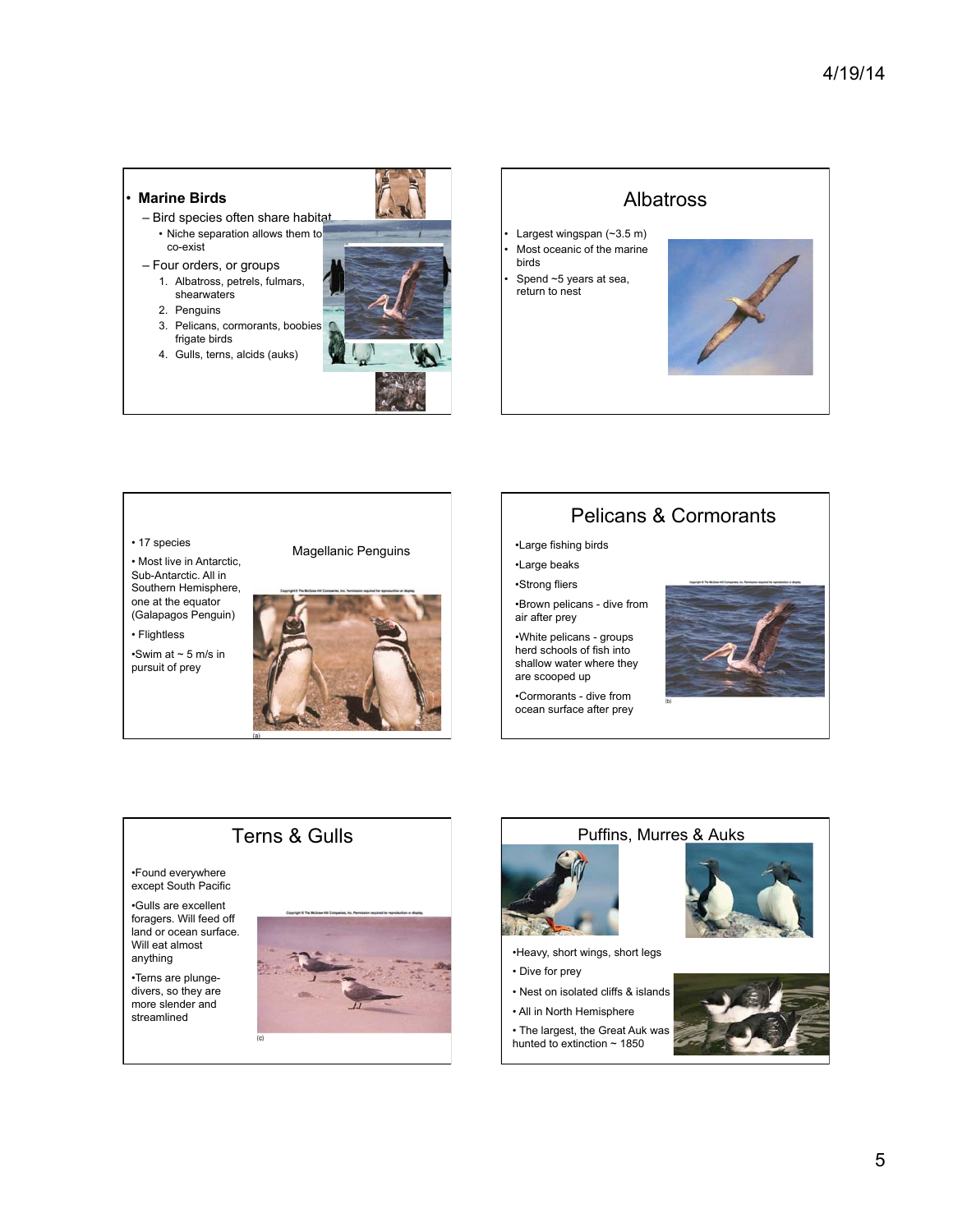## Fishes are Earth's Most Successful Vertebrates

- More species and more individuals of fishes, than species and individuals of all other vertebrates combined
- 60% of species are marine
- First evolved around 500 m.y.a
- Numbers & types rapidly increased 410m.y.a. (410 - 360 mya *The Age of Fishes*) and they have dominated aquatic and marine habitats ever since.
- 3 very different classes









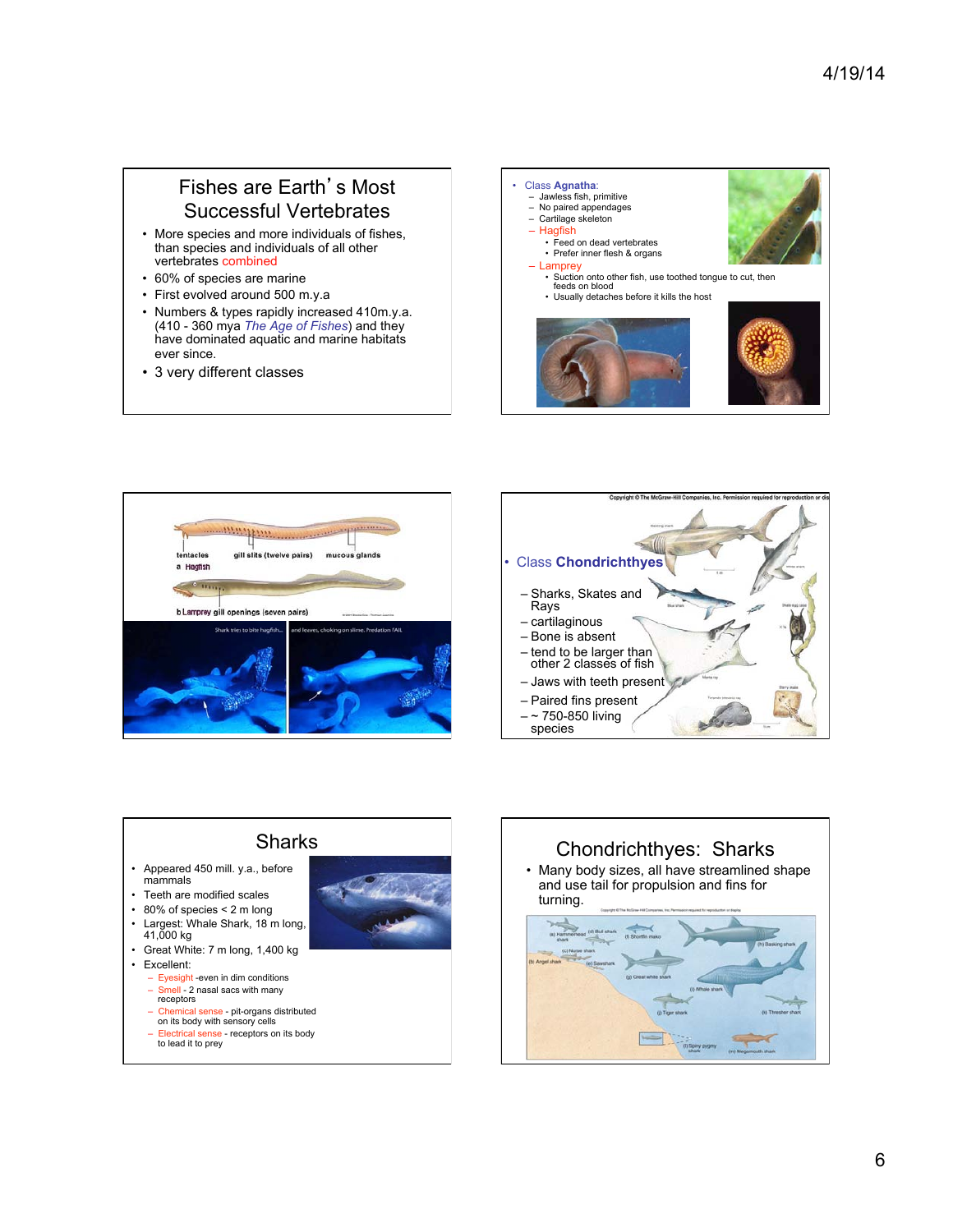#### **Sharks**

- $\cdot$  ~ 350 species
- $\cdot$  ~ 50 species near S. C. – Dogfish, sand sharks most common inshore
- Offshore: Tiger, Bull, Blacktip, Hammerheads • Most populations are

rapidly declining









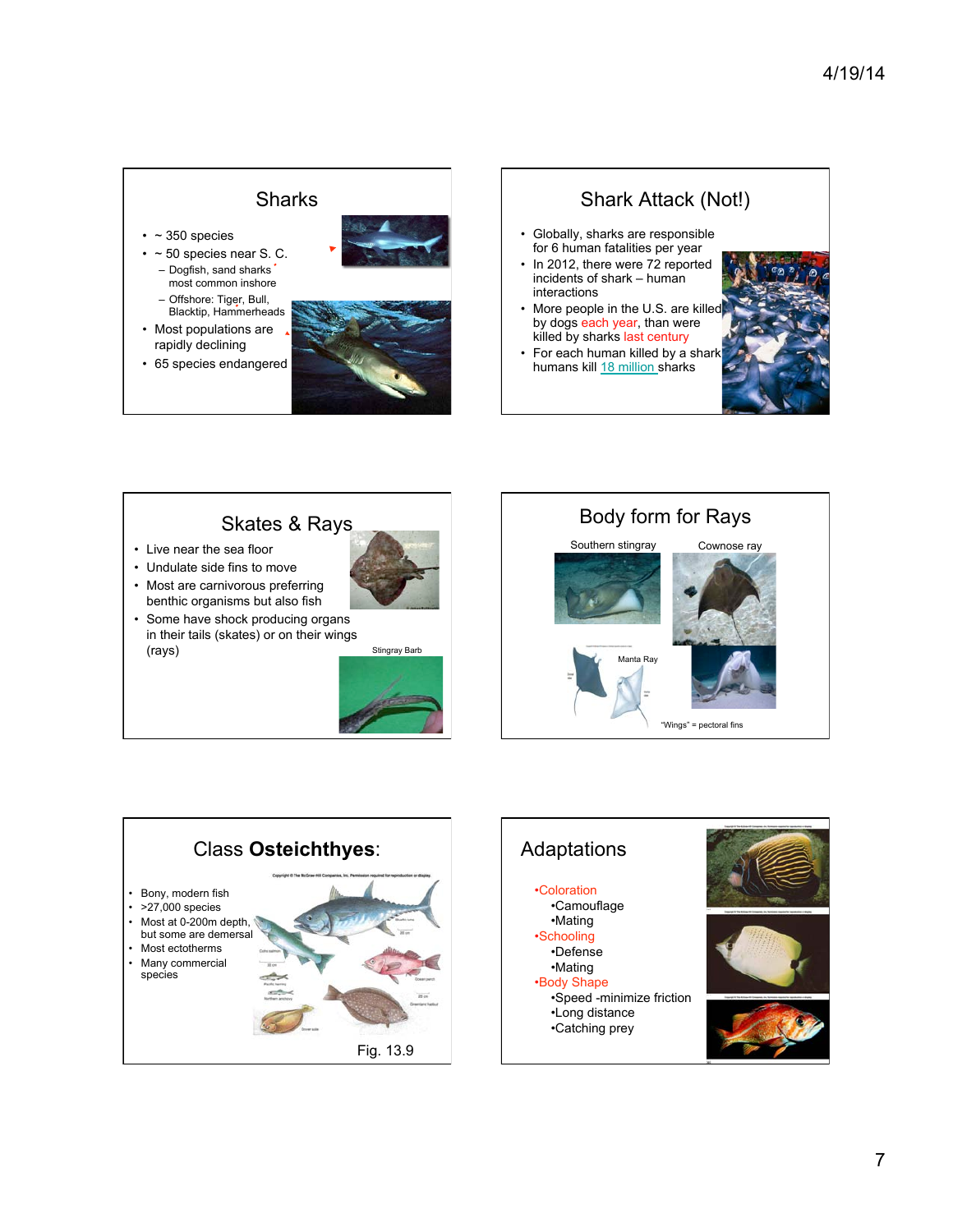### Adaptations

- Buoyancy
- Some have gas filled swim bladders
- Fastest swimmers just use muscle power
- Chondrichthyes must swim
- Defense
	- Plating (sea horse)
	- Spines (puffers) – Countershading
	- Schooling





#### **Commercial** Fisheries

- Decline despite increase in catch effort
	- Overfishing
	- Max. Sustainable Yield

• Largest:

- 1. Pelagic: herring, sardine, anchovy
- 2. Demersal: haddock, sole, flounder
- 3. Large pelagic: tuna, swordfish, mahi
- Cod crashed
- Sharks decimated





• Aquaculture has doubled in 10 years, now 40% of total harvest

#### Today's Fisheries are not Sustainable

•Max. Sustainable yield is estimated to be 100-135 mill. tons

•Huge factory ships using huge trawl nets can process, can or freeze the fish on board

•Bykill - animals killed while collected targeted species is enormous. Estimates are ~ 30 million tons 2010:

57 percent of fisheries were estimated to be fully exploited meaning current catches were at or close to their max.<br>sus.yield, with no room for further expansion.<br>30 percent were deemed overexploited,<br>Only 13 percent were considered to be not fully exploited

- 
- lEstimated that all major fish stocks will be extinct (<90% of their historic levels) by 2050 Science 2006

# Class **Mammalia**

- Homeotherms
- Air breathers
- Bear live young
- Evolved from land mammals 50 to 60 mill y.a. – Well-insulated – blubber, fur
- Deep divers
- No freshwater requirement
- Order **Cetacea**
- Order **Carnivora**
- Order **Sirenia**

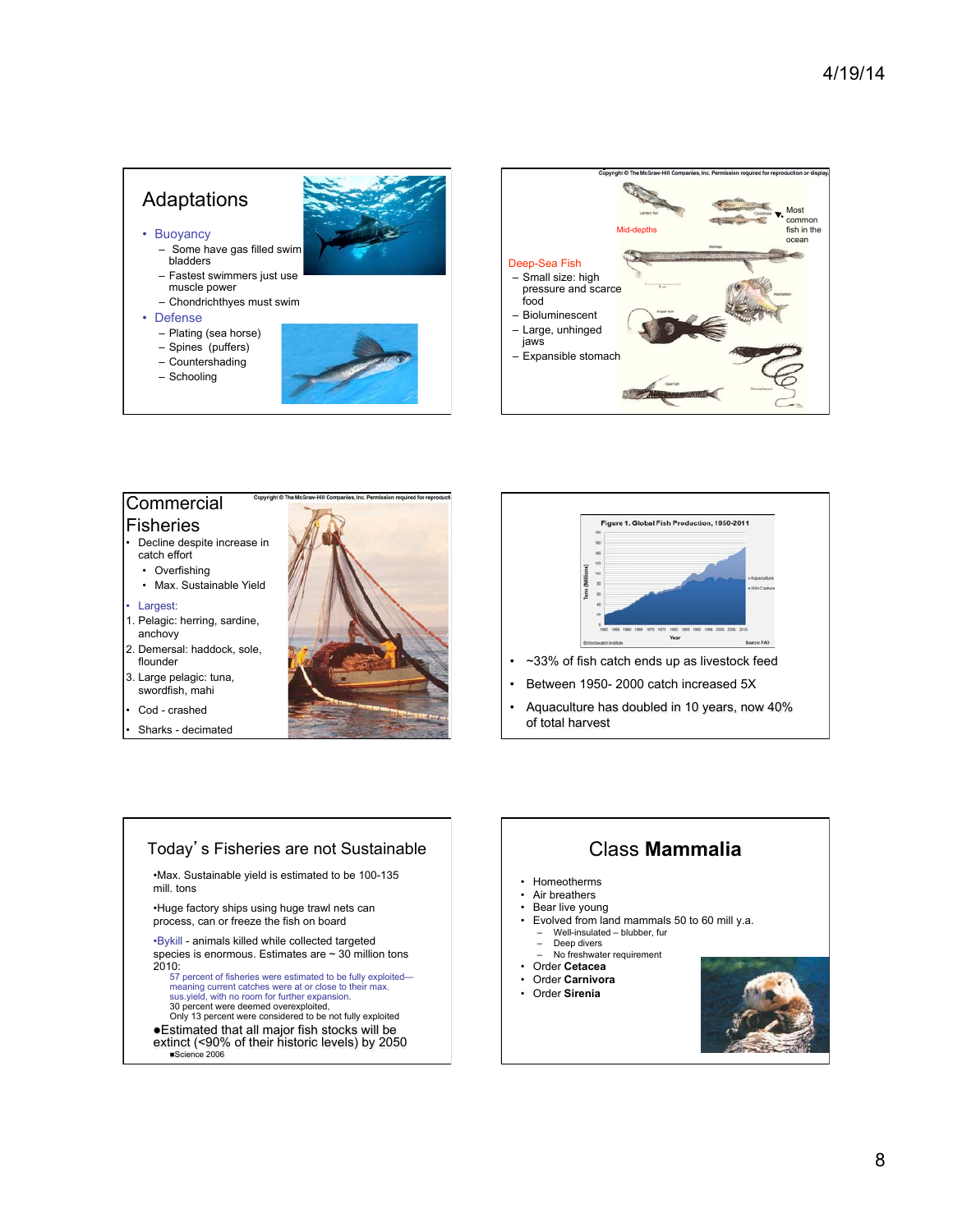# Threatened vs. Endangered?

- Most marine mammals are either threatened or endangered
- These are legal terms.
- **Threatened**: A species that is likely to become endangered in the future
- **Endangered**: A species is endangered if it is in danger of extinction throughout all or a significant portion of its range
- US: Marine Mammal Protection Act (1972), Endangered Species Act (1973)

#### Order Carnivora

- **Fissipedia (split footed)**
	- Polar Bears (1 species)
	- Translucent fur reflects color of snow/ ice; black skin to
	- absorb sunlight – Streamlined for
	- swimming, webbing between toes, blubber
	- Threatened by pollution
	- and habitat changes



#### Order Carnivora • Sub-order **Fissipedia** • **Sea otters** (1 species) – Have thick fur: traps layer of air – No blubber – Reproduce on land – Smallest marine mammal – Use tools to break open shellfish prey, eats ~ 33% of body weight per day – Live in kelp beds, feed on urchins Sea Lions – Ear Flaps – Independent hind limbs – Breed in rookeries **Territorial Seals** – Most have no ear flaps – Immobile hind limbs • Walruses – No external ear flaps – Independent hind limbs – Tusks – Air Sacs around face for flotation – Live in Arctic **Sub-order Pinnipedia 4 swimming flippers**





#### 9